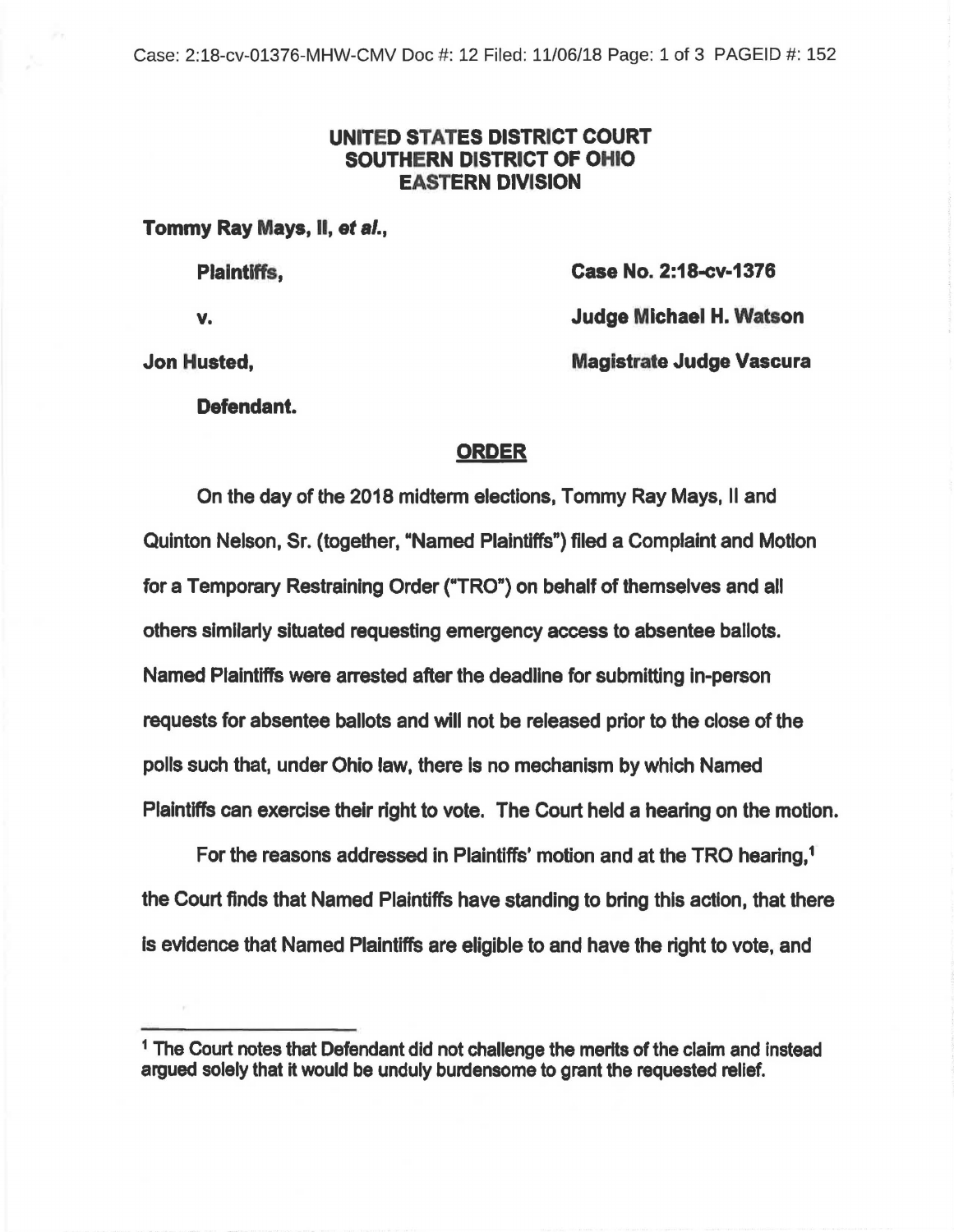that there is evidence that Named Plaintiffs have no mechanism by which to cast their vote. Accordingly, the Court finds that Named Plaintiffs are likely to succeed on the merits of their claim. The risk of irreparable harm is great, as failure to grant the requested relief would amount to the denial of Named Plaintiffs' right to vote. Further, the burden on the State to provide ballots to these two individuals is minimal.

Accordingly, the Court **GRANTS** the requested relief as it relates to Named Plaintiffs. The Court **ORDERS** the following:

- Defendant shall immediately direct the Montgomery County Board of Elections ("BOE") to deliver an absentee ballot application and an absentee ballot, simultaneously, to each Named Plaintiff at the Montgomery County Jail prior to 5:30 p.m. on Tuesday, November 6, 2018;
- Defendant shall Immediately direct the BOE representative(s) who deliver(s) the same to wait until both the applications and ballots are completed and to return the completed applications and ballots to the BOE before the close of the polls on Tuesday, November 6, 2018;
- Defendant shall present a copy of this Order to the Montgomery County Sheriff who shall coordinate with the BOE to effectuate this Court's Order;
- Defendant shall Immediately direct the BOE to process the absentee ballot appllcatlons and absentee ballots Identically to emergency absentee ballots supplied to voters under Ohio Revised Code § 3609.08(8).

The Court concludes that it would be impractical, if not logistically

impossible, to grant any class-wide TRO relief this late on Election Day and

**DENIES** Named Plaintiffs any class-wide TRO relief.